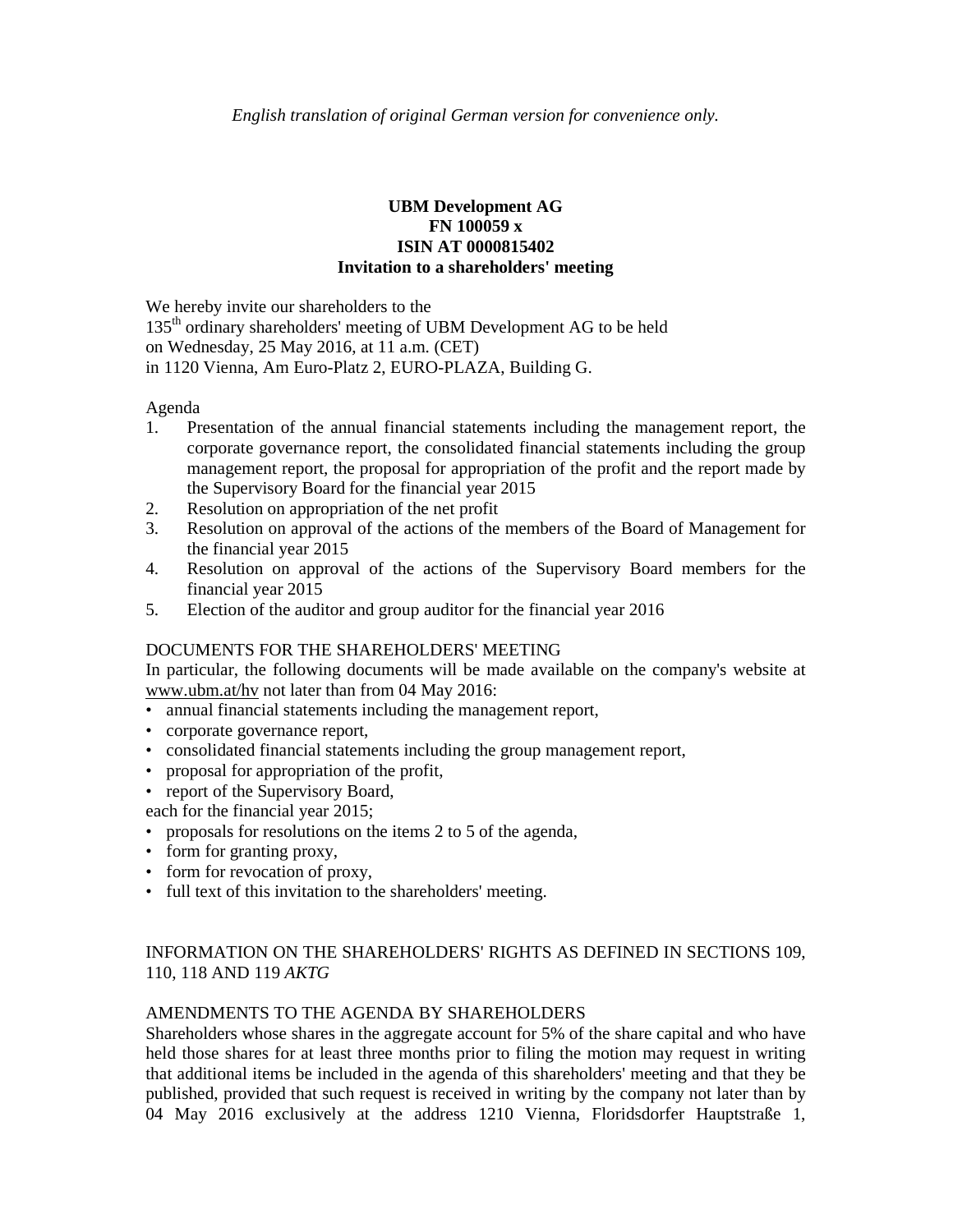Department Konzernmanagement, to the attention of Ms. Dr. Natascha Scherzer. Every item so requested to be included in the agenda must be accompanied by a proposal for resolution including a statement of the reasons. The shareholder status has to be evidenced by providing a deposit receipt as defined in Section 10a *AktG,* which certifies that the requesting shareholders have held their shares for at least three months prior to filing the request and such evidence must not be older than seven days at the time of presentation to the company. As regards other deposit receipt requirements reference is made to the information about the right to attend shareholders' meetings.

### SHAREHOLDERS' PROPOSALS FOR RESOLUTION REGARDING THE AGENDA

Shareholders whose shares in the aggregate account for 1% of the share capital may submit proposals for resolution including a statement of the reasons regarding any item on the agenda in text format and may request that such proposals including the statement of reasons be made available on the company's website, provided that such request in text format is received by the company by 13 May 2016 either by fax to  $+43$  (0)50626 1636 or at the address 1210 Vienna, Floridsdorfer Hauptstraße 1, Department Konzernmanagement, to the attention of Ms. Dr. Natascha Scherzer, or by email at office.km@ubm.at, with such request to be attached in text format to the email message, for example as a PDF file.

The shareholder status must be evidenced by presenting a deposit receipt as defined in Section 10a *AktG,* which must not date back more than seven days at the time of presentation to the company. As regards the other deposit receipt requirements reference is made to the information about the right to attend shareholders' meetings.

### RIGHT TO INFORMATION

At the shareholders' meeting every shareholder shall, upon request, be informed about company matters to the extent such information is required for proper assessment of an item on the agenda.

Such information may be denied if, according to the reasonable judgement of an entrepreneur, disclosure of the same might cause a material disadvantage to the company or an affiliated enterprise or might be a punishable offence.

For reasons of procedural economy please submit any questions the answering of which will require an extended period of preparation in text format to the Management Board timely before the shareholders' meeting. Questions may be sent to the company by post to the address UBM Development AG, Department Konzernmanagement, to the attention of Ms. Dr. Natascha Scherzer, 1210 Vienna, Floridsdorfer Hauptstraße 1, or by fax to +43 (0)50626 1636.

### MOTIONS AT SHAREHOLDERS' MEETINGS

Every shareholder, irrespective of the number of shares s/he holds, is entitled to file a motion at the shareholders' meeting with respect to any item on the agenda.

### INFORMATION ON THE WEBSITE

Further information on these shareholder rights as defined in Sections 109, 110, 118 and 119 *AktG* are now available on the company's website at www.ubm.at/hv.

RECORD DATE AND ATTENDANCE AT THE SHAREHOLDERS' MEETING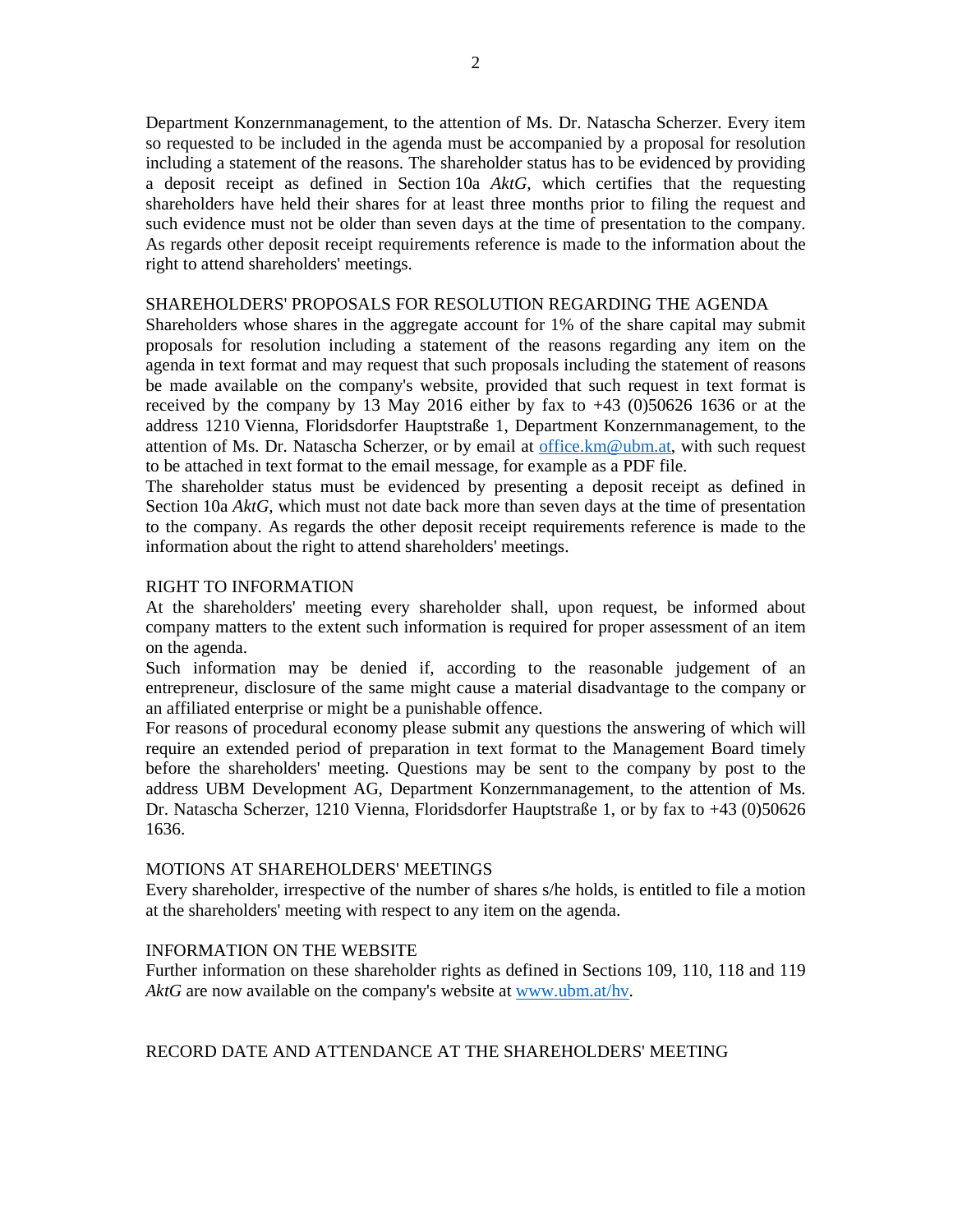The right to attend a shareholders' meeting and to exercise voting rights and other shareholder rights which are to be claimed in connection with shareholders' meetings depend on the shares held at the end of 15 May 2016, midnight (CET) (Record Date).

Only persons who are shareholders at the Record Date and provide evidence thereof to the company are entitled to attend the shareholders' meeting.

The number of shares held as of the Record Date must be evidenced by providing a deposit receipt as defined in Section 10a *AktG,* which must be received by the company by 20 May 2016, exclusively at one of the addresses stated below.

By post: HV-Veranstaltungsservice GmbH Code word: UBM HV Köppel 60 8242 St. Lorenzen/Wechsel Austria

By fax: +43 (0)1 8900 500-77

### By email:

anmeldung.ubm@hauptversammlung.at, with the deposit receipt to be attached to the email message in text format, for example as a PDF file

### Via SWIFT:

GIBAATWGGMS; message type MT598; please ensure that the respective ISIN of the shares of the company is included in the text

### DEPOSIT RECEIPT AS DEFINED IN SECTION 10a *AKTG*

The deposit receipt must be issued by the bank keeping the securities account, which shall have its registered office in a Member State of the European Economic Area or in a Full Member State of the OECD, and must contain the following information:

- information on the issuer: name and address or a standard code used for transactions between banks (BIC),
- information on the shareholder: name, address, date of birth in the case of individuals, register and register number in the case of legal entities,
- information on the shares: number of shares held by the shareholder, ISIN of the shares of the company,
- securities account number or any other designation,
- time or period to which the deposit receipt refers.

Deposit receipts as evidence of the shareholding for attendance at shareholders' meetings must refer to the Record Date stated above, i.e. 15 May 2016.

Deposit receipts will be accepted in German or in English.

### REPRESENTATION BY PROXY

Every shareholder who is entitled to attend the shareholders' meeting has the right to appoint a proxy, who shall attend the shareholders' meeting on behalf of the shareholder and who shall have the same rights as the shareholder s/he represents.

A proxy must be granted to a specific person (an individual or a legal entity) in text format, and also several persons may be granted proxy.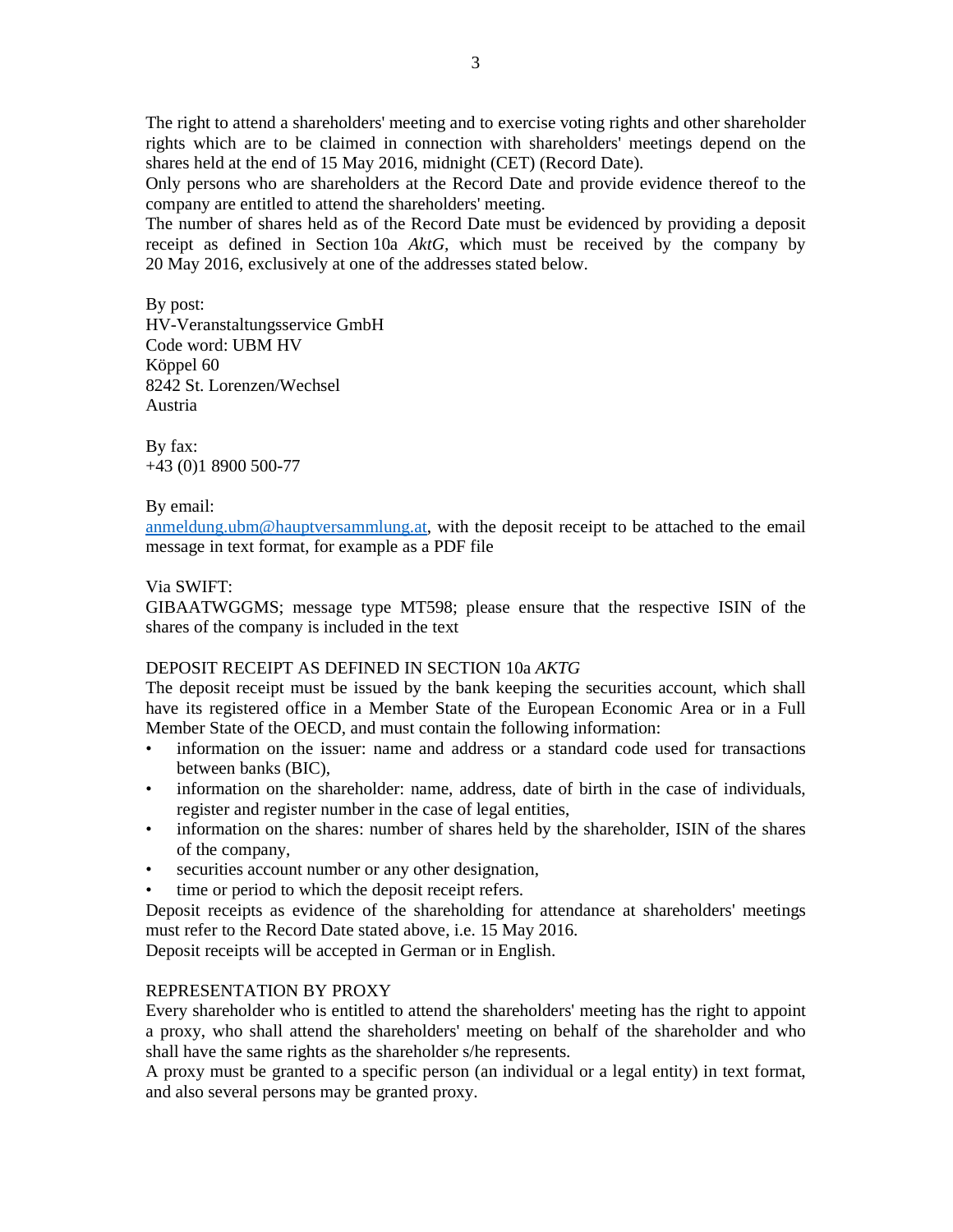The proxy shall be submitted to the company exclusively at one of the addresses stated below:

By post: HV-Veranstaltungsservice GmbH Code word: UBM HV Köppel 60 8242 St. Lorenzen/Wechsel Austria

By fax: +43 (0)1 8900 500-77

By email:

anmeldung.ubm@hauptversammlung.at, with the proxy to be attached to the email message in text format, for example as a PDF file

Personally:

At the time of registration for the shareholders' meeting at the place of the meeting.

A form for granting proxy and a form for revocation of proxy will be sent upon request and are available on the company's website at www.ubm.at/hv.

In case a shareholder has granted proxy to the bank which keeps his/her securities account(s), a confirmation of the bank that proxy was granted, in addition to the deposit receipt, shall be sufficient. For transmission of that confirmation Section 10a (3) *AktG* shall apply *mutatis mutandis*.

If the proxy is not handed in personally at the time of registration at the shareholders' meeting, the proxy must be received by the company by 24 May 2016, 4 p.m. (CET).

The foregoing regulations on granting of proxies shall apply *mutatis mutandis* to the revocation of proxies.

As a special service, a representative of the Austrian Shareholders' Association (IVA – Interessenverband für Anleger), 1130 Vienna, Feldmühlgasse 22, is available to shareholders as an independent proxy for exercising their voting right at the shareholders' meeting. A special proxy form for this purpose can be downloaded from the company's website at www.ubm.at/hv. Shareholders can also contact Dr. Michael Knap of the IVA directly by calling +43 (0)1 8763343-30, by fax at +43 (0)1 8763343-39 or by e-mail at michael.knap@iva.or.at.

#### TOTAL NUMBER OF SHARES AND VOTING RIGHTS

At the time of the convocation of the shareholders' meeting, the share capital of the company amounts to EUR 22,416,540.00 and is divided into 7,472,180 no-par value bearer shares. Each share carries one vote. The company neither holds directly nor indirectly any shares of treasury stock at the time of the convocation of the shareholders' meeting. Therefore, the total number of shares entitled to attend and vote amounts to 7,472,180 shares at the time the shareholders' meeting is convened.